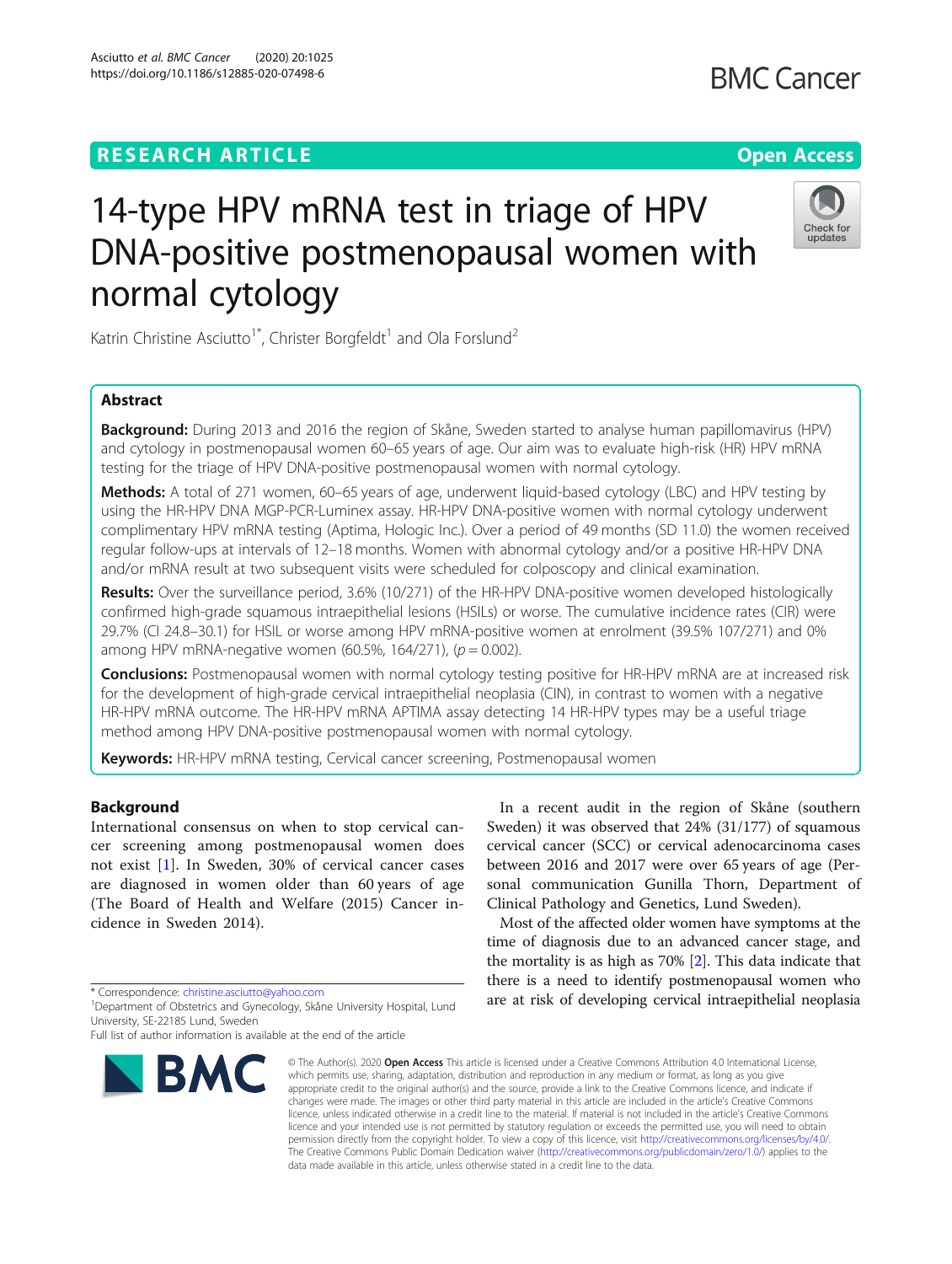(CIN) or cancer before they leave the screening programme.

Among postmenopausal women it has been shown that combined screening of high-risk (HR) human papillomavirus (HPV) DNA testing and cytology offers a higher sensitivity than screening with cytology alone [\[3](#page-8-0), [4\]](#page-8-0).

Therefore, between 2013 and 2016 the organised cervical cancer screening programme in the Skåne region performed a double test, consisting of both HR-HPV testing and cytology in postmenopausal women aged 60–65 years. It was considered as a last control before leaving the screening program. The double test consisted of a liquid-based cytology (LBC) specimen which was co-tested for HR-HPV DNA. In HR-HPV DNA-positive women with normal cytology the LBC specimen was further investigated for the presence of HR-HPV mRNA. Among such women with normal cytology we recently reported, in a prospective, one year follow-up study, that the specificity of the HPV mRNA-based APTIMA assay (60.2%) was superior to that of the Luminex HPV DNA assay (42.3%) regarding the detection of cervical precancer lesions, while the sensitivities were similar [\[5](#page-8-0)].

However, the aim of the present study was to prospectively evaluate if the presence of HR-HPV mRNA at enrolment could predict the future development of cervical abnormalities among HPV- DNA-positive, postmenopausal women with normal cytology over a four-year follow-up period. Another aim was to evaluate to what extent HR-HPV mRNA testing can be used as a triage method in postmenopausal women.

# Methods

Between 2013 and 2016, women 60–65 years of age, with normal cytology, and living in the southern region of Sweden (Skåne) ( $n = 5925$ ) were tested for the presence of HR-HPV.

When the Exit test was introduced in 2013 the laboratory had access only to the MGP-PCR Luminex HPV DNA assay and it was therefore used as the primary HPV assay throughout the study.

Cervical HPV DNA positivity was found in 286 (4.8%) individuals with a mean age of 61.9 years (SD +/- 1.7).

Criteria indicating exclusion from further follow-up were history of cervical neoplasia and/or treatment of cervical disease such as the loop electrical excision procedure (LEEP), hysterectomy or trachelectomy and ongoing oncological treatment at the time the double test was performed. A total of 271 HR-HPV DNA-positive women with normal cervical cytology were eligible for inclusion (Fig. [1](#page-2-0)) in this prospective follow-up study.

The double test consisted of an LBC sample (Thinprep, Hologic, Inc.) that was analysed for HR-HPV DNA by using the MGP-PCR-Luminex assay [[6,](#page-8-0) [7\]](#page-8-0). In women testing positive for HR-HPV DNA, a concomitant HPV E6/E7 mRNA assay (APTIMA, Hologic, Inc.) was performed. Women with normal cytology and a positive HR-HPV DNA result were scheduled for a new follow-up examination after 12 months, including a new LBC specimen and a HPV DNA / mRNA co-testing procedure. All women diagnosed with cervical pathology and/or a positive HR-HPV DNA and/or mRNA result, were scheduled for a further clinical evaluation with colposcopic assessment. The same procedure was performed in women with a positive HR-HPV DNA and/or mRNA outcome on two subsequent controls. The next routine co-testing procedure was scheduled after 12 months, including even those women who had undergone a clinical examination.

At all further follow-up controls which were performed at intervals of 12 to 18 months, the same selection criteria were applied to determine which women were in need of a further clinical investigation. During our surveillance period at least three consecutive followups could be documented.

Women presenting with normal cytology and negative HR-HPV DNA results left the routine screening service.

### Classification of LBC and histology results

LBC results were defined as normal, atypical squamous cells of undetermined significance (ASCUS), atypical glandular cells (AGCs), low grade squamous intraepithelial lesions (LSILs), and high-grade intraepithelial lesions (HSILs) according to the Bethesda classification  $[8]$  $[8]$ . Histopathological results were defined as LSIL and HSIL lesions using a two-tiered classification system [[9\]](#page-8-0). Histologically confirmed HSIL or worse was used as the primary study endpoint. Low grade lesions based on cytological or histological findings are presented separately. Recurrent cytological abnormalities of the same severity level were considered as one incident case.

In women with HSIL lesions on LBC and corresponding colposcopic findings, an LEEP was performed for therapeutic management. Also, patients with cytological ASCUS or LSIL but a colposcopic picture suggestive of an underlying precancerous lesion were scheduled for a LEEP procedure.

In the case of an inaccessible transformation zone located within the cervical channel, a cervical biopsy or conisation specimen was obtained for diagnostic reasons.

# HR-HPV testing

The MGP-PCR Luminex HPV DNA assay detects several HPV types simultaneously  $[6, 7]$  $[6, 7]$  $[6, 7]$  $[6, 7]$ .

From each LBC vial (Thinprep) 2 ml was centrifuged at 3500  $x$  g for five minutes and then liquid was removed so that 500 uL remained. From each sample, DNA was purified by total NA-kit (200 uL input and 100 uL output) using Magna Pure LC (Roche) and then HPV DNA was amplified by PCR with modified GP5+/6+ (MGP) primers [\[7](#page-8-0)].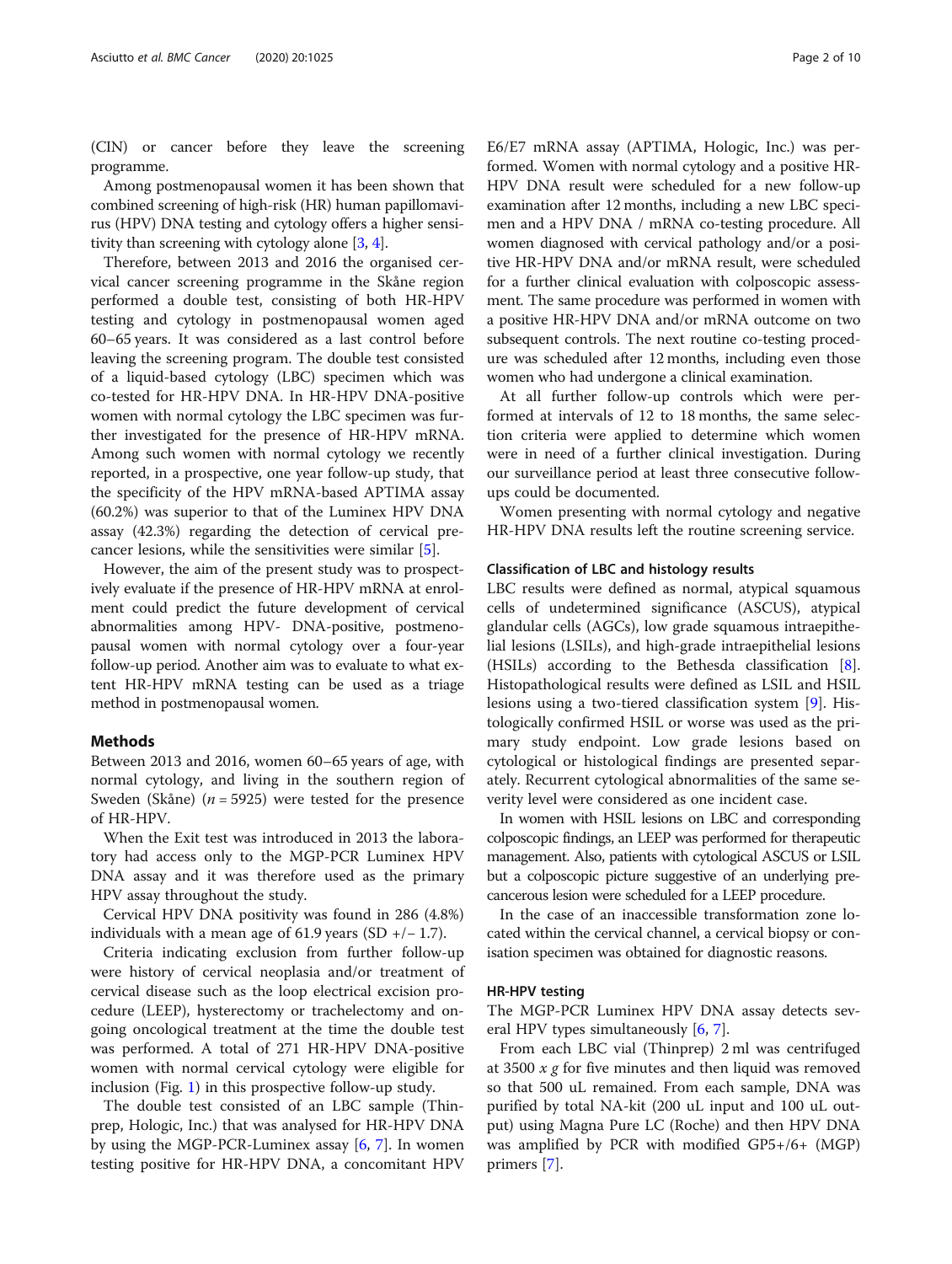After amplification, the Luminex-based HPV genotyping allows the identification of the following HR-HPV types: 16, 18, 31, 33, 35, 39, 45, 51, 52, 56, 58, 59, and the probable high-risk type 68 (A and B) as well as the possibly high-risk types 26, 53, 66, 67, 69, 73 and 82 as described by IARC classification from year 2012 [\[10](#page-9-0)]. In the present study, probable and possible HR-HPV types were classified as HR-HPV types.

The HPV E6/E7 mRNA (APTIMA) assay detects qualitatively E6/E7 mRNA from 14 HR-HPV types: 16, 18, 31, 33, 35, 39, 45, 51, 52, 56, 58, 59, 66 and 68.

From each LBC vial (Thinprep) 1 ml was automatically transferred to 2.9 ml APTIMA transfer solution (ATS, Hologic, Inc.) by a Tomcat instrument (Hologic, Inc.). Thereafter an aliquot of 400 ul was further processed for the HPV E6/E7 mRNA (APTIMA) assay by the Panther system (Hologic, Inc.)

We calculated the proportion of HPV E6/E7 mRNA positivity for each of these 14 HR-HPV types as well as for HPV67 (APTIMA is known to cross-react with HPV67, Kit insert, APTIMA HPV Assay, nr 503,744), as determined by the MGP-PCR Luminex HPV DNA assay.

The presence of the same HR-HPV genotype at inclusion and at follow-up was defined as a persistent infection. At follow-up, for women with benign cytology who tested negative for HR-HPV DNA but were positive for low-risk (LR) HPV DNA according to the Luminex assay, the HR-HPV status was considered as negative or as cleared infection.

# Endpoints

The endpoint was the development of histologically confirmed HSIL or worse over a follow-up period of four years.

<span id="page-2-0"></span>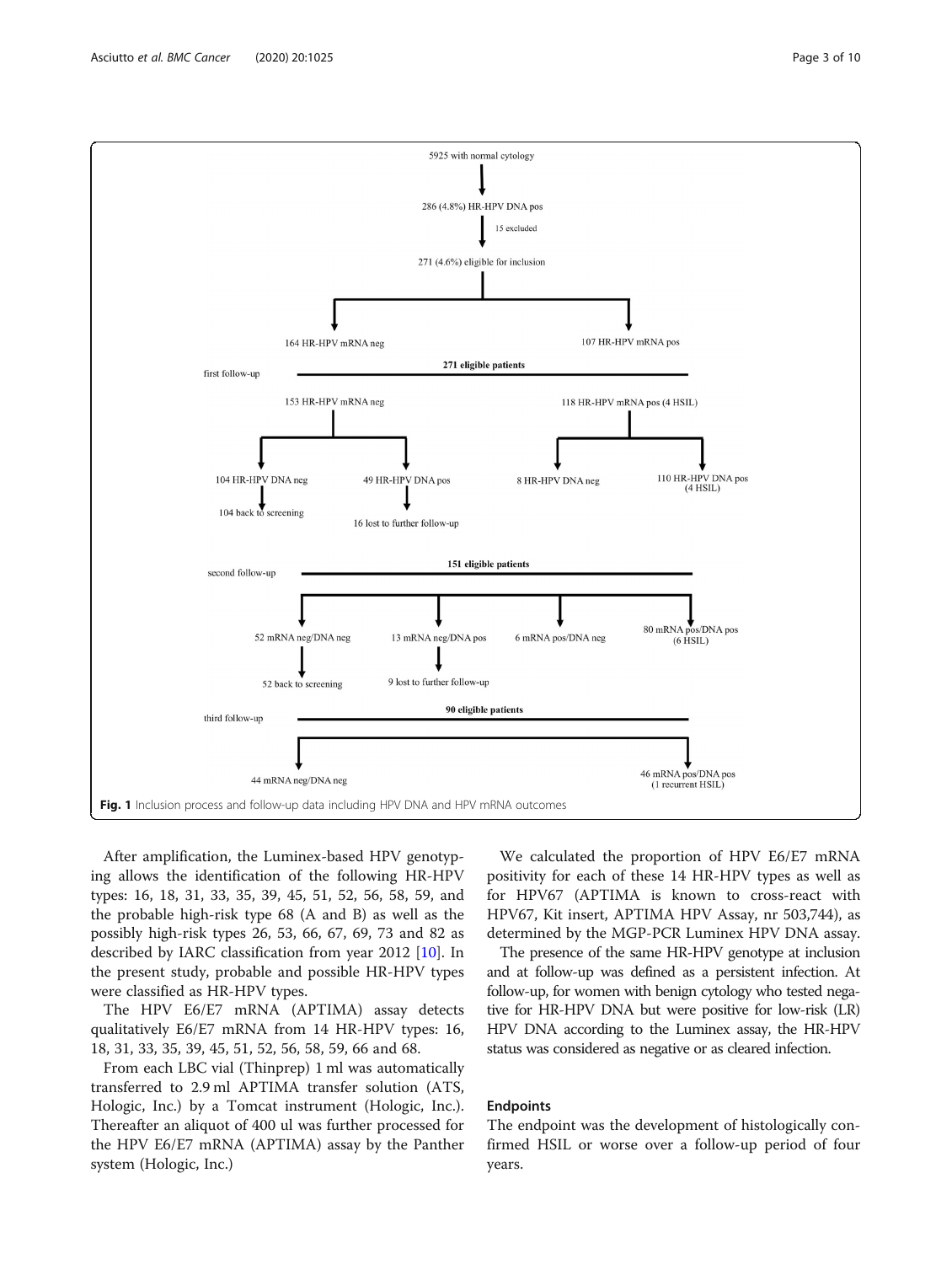# Statistical evaluation

Statistical comparisons were based on two-sided chisquare tests. All comparisons were two-sided, and a 5% level of significance was applied. The absolute risk among among HPV mRNA positive women for the development of cervical abnormalities was presented with the corresponding 95% confidence intervals (CI).

Cumulative incident rates (CIR) during the follow- up period were calculated according to Kaplan-Meier survival analysis and presented as percentages with the corresponding 95% CI.

The statistical analyses were performed using SPSS version 19.0 or higher (IBM Corp., Amonk, NY, USA) and Omnistat (SBU, Trelleborg, Sweden).

## Results

Over a total surveillance period of 49 months (SD 11.0), the detection rate of histologically confirmed HSIL or worse was 3.6% (10/271).

Low grade lesions were detected in 13.3% (36/271) of the women. In 33 cases the diagnosis of ASCUS or LSIL lesions was based on cytological results and in the remaining three cases it was histologically confirmed.

The CIR for HSIL or worse was 29.7% (95% CI 24.8– 30.0) in the subgroup of HR-HPV mRNA-positive individuals and 0% in those women with a negative HR-HPV mRNA result  $(p = 0.002)$  (Fig. 2 & Table [1](#page-4-0)). The corresponding CIRs for ASCUS or worse were 59.9%

(95% CI 57.3–66.2) and 26.1% (95% CI 16.5–35.9), respectively  $(p = 0.001)$  (Fig. [3](#page-4-0)).

The absolute risk for the development of HSIL or worse was 9.3% (10/107, 95% CI 4.8–18.4) among HR-HPV mRNA positive women and 0% (0/164, 95% CI 0– 27.5) among those individual with a negative HR-HPV mRNA result at baseline. The corresponding figures for ASCUS or worse were 31.8% (34/107, 95% CI 23.7–41.1) and 7.31% (12/164, 95% CI 4.12–12.5) respectively.

At baseline, the overall HPV mRNA positivity rate was 39.5% (107/271) and HR-HPV mRNA was present in all cases of histologically confirmed HSIL and in 67% (24/ 36) of the women diagnosed with ASCUS or LSIL.

Among women testing positive for HR- HPV DNA types 16/18 the CIR for HSIL or worse was 14.6% (95% CI 13.3–22.7) and among those with other HR-HPV DNA types the corresponding figure was 18.5% (95% CI 13.2–23.7,  $p = 0.68$ ). The CIRs for ASCUS or worse were 64.9% (95% CI 47.05–72.9) for women infected with HR-HPV DNA types 16/18 and 51.1% (95% CI 43.05– 63.8,  $p = 0.67$ ) in the other subgroup (Table [1\)](#page-4-0).

After one year, 41.3% (112/271) of the HR-HPV DNApositive women had cleared their infection, whereas 59% (159/271) were still persistently infected with the same HR-HPV DNA type(s). Over the entire follow-up period, persistent HR-HPV type(s) were observed among 16.9% (46/271) of the women whereas clearance of the HR-HPV infection was found in 73.8% (200/271) of the

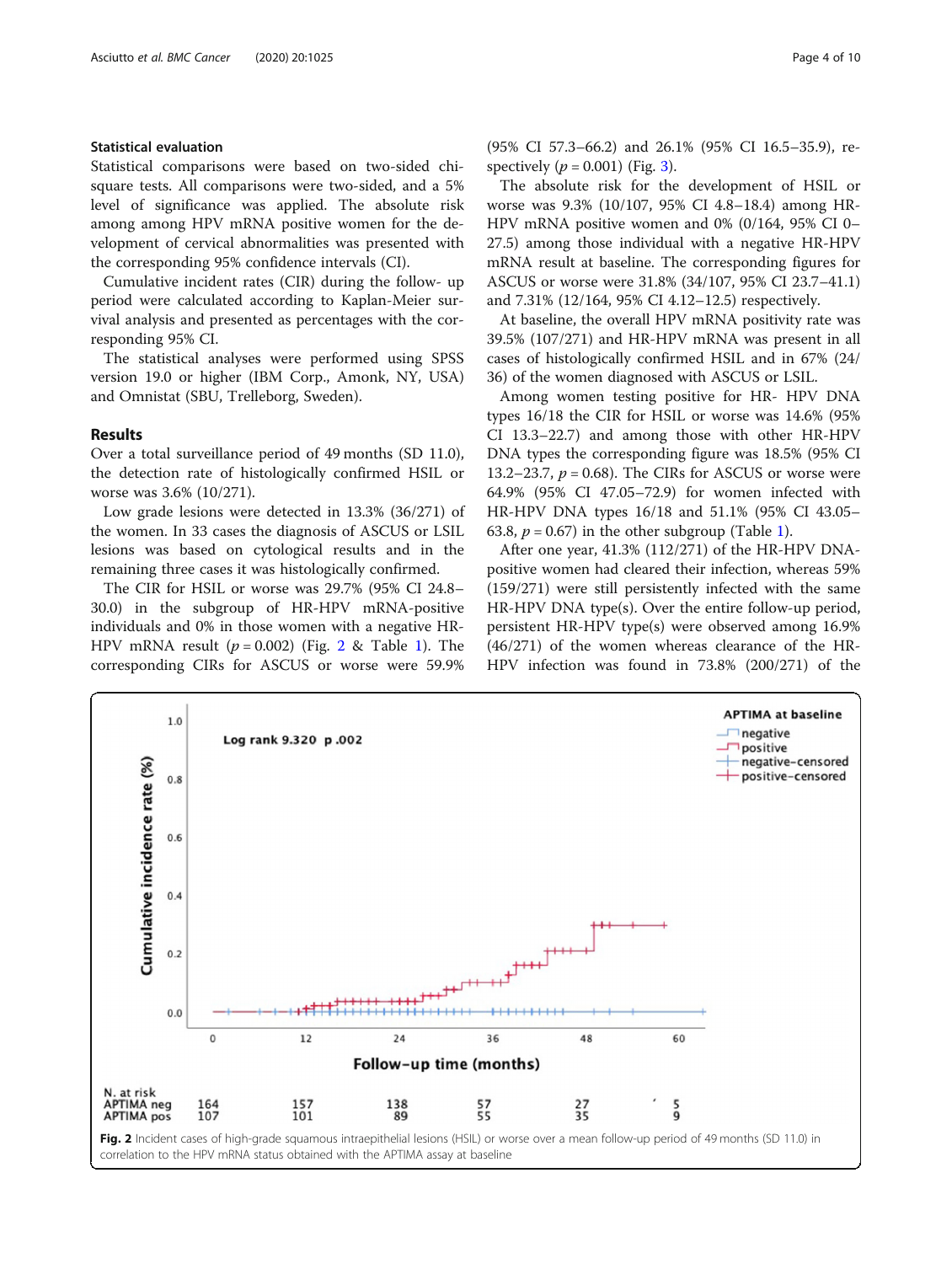<span id="page-4-0"></span>Table 1 Cumulative incidence rate (95% CI) for HSIL and ASCUS based on HPV mRNA status and HR-HPV DNA types at baseline

| <b>CIR</b>     | <b>HPV RNA pos</b> | HPV mRNA neg             | <b>HPV DNA 16/18</b> | HPV DNA other than 16/18 |
|----------------|--------------------|--------------------------|----------------------|--------------------------|
| HSIL positive  | 29.7% (24.8–30)    | $\overline{\phantom{0}}$ | 14.6% (13.3–22.7)    | 18.5% (13.2–23.7)        |
| ASCUS positive | 59.9% (57.3–66.2)  | 26.1% (16.5–35.9)        | 64.9% (47.5-72.9)    | 51.1% (43.1–63.8)        |

ASCUS Atypical squamous cells of undetermined significance, HSIL high-grade squamous intraepithelial lesion, HR high risk

cases. Twenty-five women were lost during follow-up after two years (see Fig. [1\)](#page-2-0).

HPV16, 68A, 31, 52 were the most common HR-HPV types at enrolment (Table [2](#page-5-0)). At inclusion, 71% (193/ 271) had a single type infection according to the DNAbased Luminex assay while 29% (78/271) had double or triple infections with other HR- and/or LR HPV types (data not shown). Among the 46 women with a persistent HR-HPV DNA infection at long-term follow-up, 21 (44%) were found to have infections, with a least two HR-HPV DNA types at baseline.

Among 153 women with a negative HR-HPV mRNA result at the first follow-up control, 77% (104/153, 95% CI 84.9–126.0) had no longer detectable HPV DNA, whereas the corresponding clearance rate among the HPV mRNA-positive women was 7% (8/118; 95% CI 3.4–15.6, OR: 29.2, p < 0.0001) (see Fig. [1](#page-2-0) & Table [3](#page-5-0)).

At the second follow-up control, 20 out of the 33 women (60.6%; 95% CI 12.1–30.8) who remained HR-HPV mRNA-negative but HPV DNA-positive after the first control, were found to have negative co-testing results. The corresponding figure among the HR-HPV mRNA-positive women was 32% (38/118, 95% CI 26.9– 52.[1](#page-2-0), OR 3.2,  $p = 0.004$ ) (see Fig. 1 & Table [3\)](#page-5-0).

The LEEP procedure was performed in all 10 patients with cytological HSIL and in seven patients with ASCUS or LSIL, due to abnormal findings on colposcopy. Histopathological evaluation revealed seven cases of HSIL, two glandular pre-cancer lesions and one case of cervical adenocarcinoma. In other 22 patients with cytological ASCUS or LSIL, a diagnostic conisation procedure was able to confirm the presence of histopathological LSIL in three cases and benign tissue conditions in the remaining 19 patients. In seven patients with cytological low grade lesions, no tissue material was obtained due to normal findings on colposcopy.

## **Discussion**

In our cohort of HR-HPV DNA-positive postmenopausal women with normal cytology we were able to detect 10 cases of histologically confirmed HSIL lesions. Another 36 women were diagnosed with ASCUS or LSILS lesions based on either cytological  $(n = 33)$  or histological  $(n = 3)$  results.



11.0) in correlation to the HPV mRNA status obtained with the APTIMA assay at baseline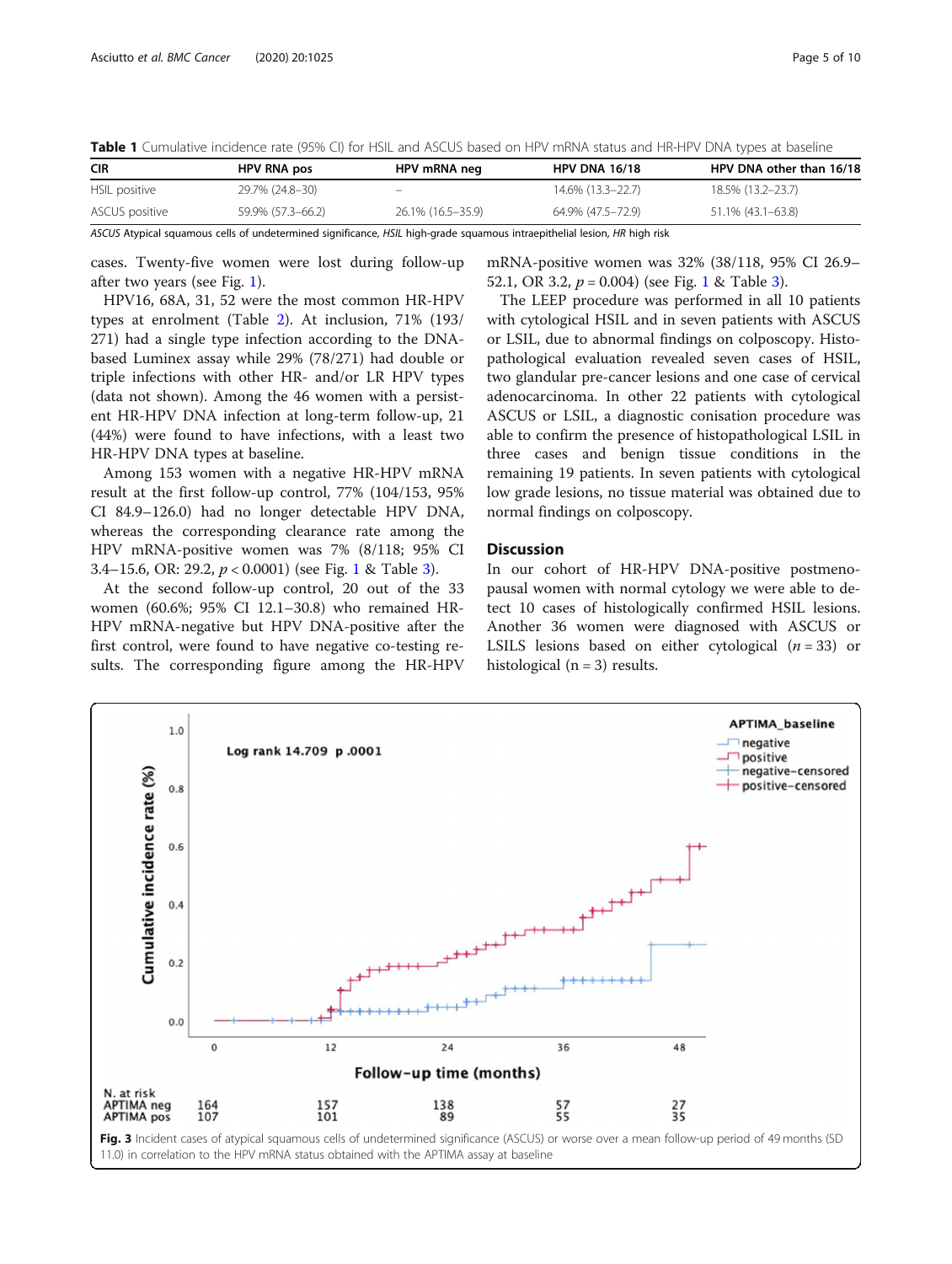| Cytology/Histology at follow-up (n) |                                                         |                                                   |                                              |              |  |  |  |
|-------------------------------------|---------------------------------------------------------|---------------------------------------------------|----------------------------------------------|--------------|--|--|--|
| HPV types<br>baseline               | Normal findings ( $n = 19$ histologically<br>confirmed) | LSIL/ASCUS ( $n = 3$ histologically<br>confirmed) | HSIL ( $n = 10$ histologically<br>confirmed) | <b>Total</b> |  |  |  |
| 16                                  | 42                                                      | 5                                                 | $\overline{2}$                               | 49           |  |  |  |
| 68A                                 | 22                                                      | 3                                                 |                                              | 26           |  |  |  |
| 31                                  | 19                                                      | 3                                                 | 2                                            | 24           |  |  |  |
| 52                                  | 19                                                      |                                                   | $\mathbf{0}$                                 | 23           |  |  |  |
| 51                                  | 16                                                      |                                                   |                                              | 18           |  |  |  |
| 66                                  | 15                                                      |                                                   |                                              | 22           |  |  |  |
| 56                                  | 13                                                      | 3                                                 |                                              | 17           |  |  |  |
| 39                                  | 13                                                      |                                                   |                                              | 15           |  |  |  |
| 18                                  | 13                                                      | 2                                                 |                                              | 16           |  |  |  |
| 45                                  | 11                                                      | 2                                                 | $\Omega$                                     | 13           |  |  |  |
| 58                                  | 6                                                       |                                                   | 0                                            | 7            |  |  |  |
| 35                                  | 5                                                       | 0                                                 | $\Omega$                                     | 5            |  |  |  |
| 59                                  | 4                                                       | $\cap$                                            | $\mathbf{0}$                                 | 4            |  |  |  |
| 68B                                 | 2                                                       | ∩                                                 | $\Omega$                                     | 2            |  |  |  |
| 33                                  |                                                         | 0                                                 | $\mathbf{0}$                                 |              |  |  |  |
| Other                               | 24                                                      | 4                                                 | 1 <sup>a</sup>                               | 29           |  |  |  |
| Total                               | 225                                                     | 36                                                | 10                                           | 271          |  |  |  |

<span id="page-5-0"></span>Table 2 Frequencies of Human papillomavirus genotypes in women with HPV DNA-positive and normal cytology at baseline in relation to the worst findings on cytology/histology at follow-up

ASCUS Atypical squamous cells of undetermined significance, HSIL high-grade squamous intraepithelial lesion, LSIL low grade intraepithelial lesion a Boton is a more intraepithelial lesion and a more intraepithelial lesion

Table 3 Clearance and persistency rates of HR-HPV infections at the different follow-up intervals with the corresponding Odds ratio and p-values

| Follow-up interval (Number of evaluated patients and their types of HR-<br><b>HPV</b> infection) | Clearance rate<br>$(%)^a$ | Persistency rate<br>$(%)^b$ | Odds ratio (95% P-value<br>CI) |          |
|--------------------------------------------------------------------------------------------------|---------------------------|-----------------------------|--------------------------------|----------|
| I follow-up (Total Number $n = 271$ )                                                            |                           |                             |                                |          |
| HPV mRNA pos/ $DMA$ pos = 110                                                                    | $n = 112(41.3%)$          | $n = 159(58.6\%)$           | 29.2 (13.2-64.6)               | < 0.0001 |
| HPV mRNA pos /DNA neg $= 8$                                                                      |                           |                             |                                |          |
| HPV mRNA neg/DNA $pos = 49$                                                                      |                           |                             |                                |          |
| HPV mRNA neg/DNA neg $= 104$                                                                     |                           |                             |                                |          |
| Il follow-up (Total Number $n = 151$ )                                                           |                           |                             |                                |          |
| HPV mRNA pos/ DNA pos $= 80$                                                                     | $n = 58(38.4\%)$          | $n = 93(61.6%)$             | $3.23(1.4 - 7.2)$              | 0.004    |
| HPV mRNA pos /DNA neg $= 6$                                                                      |                           |                             |                                |          |
| HPV mRNA neg/DNA $pos = 13$                                                                      |                           |                             |                                |          |
| HPV mRNA neg/DNA neg $=$ 52                                                                      |                           |                             |                                |          |
| III follow-up (Total Number $n = 90$ )                                                           |                           |                             |                                |          |
| HPV mRNA pos/ DNA pos $=$ 46                                                                     | $n = 44(48.4\%)$          | $N = 46(51.2%)$             | $10.3(0.5-197.8)$              | 0.12     |
| HPV mRNA neg/DNA neg $=$ 44                                                                      |                           |                             |                                |          |

<sup>a</sup>Including HR-HPV mRNA and/or HPV DNA-negative patients

b Including HR-HPV mRNA and/or HPV DNA-positive patients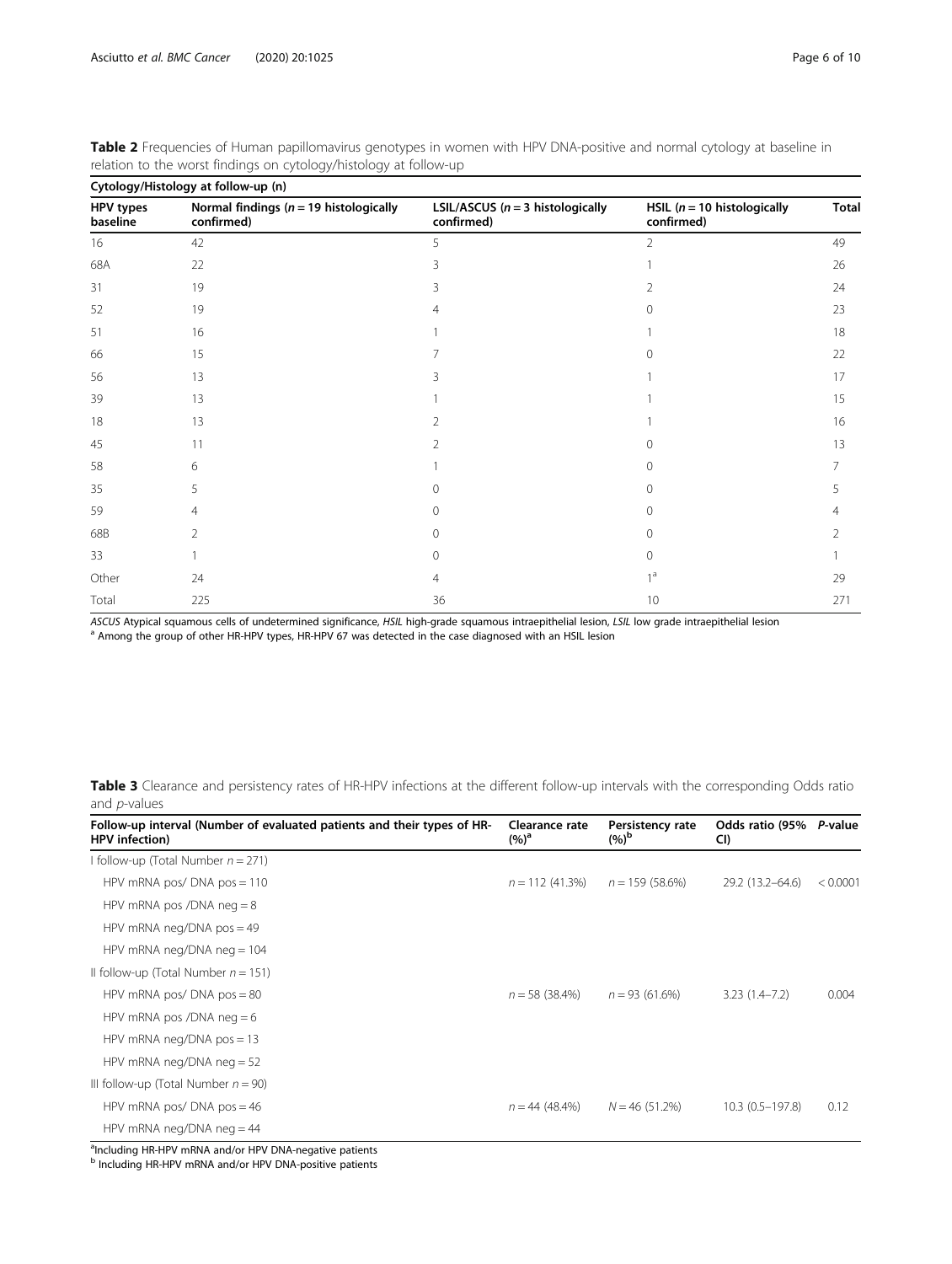Women who tested positive for HR-HPV mRNA at enrolment were found to have a significantly increased risk for HSIL or worse (CIR 29.7%) and also for ASCUS or worse (CIR 59.9%) over a total surveillance period of 49 months.

In contrast, none of the HPV DNA-positive women with a negative HR-HPV mRNA result at baseline developed HSIL or worse (CIR 0%) during follow-up, although a risk regarding the development of low grade lesions such as ASCUS or LSIL was still evident (CIR 26.1%). Concerning the persistency of HR-HPV types we observed that after four years of follow-up, 16.9% of the women were still diagnosed with a persistent HR-HPV infection while 73.8% had cleared their infection spontaneously.

It is already shown in the literature that HR-HPV testing is a safe screening option in postmenopausal women [[11\]](#page-9-0) as it increases the likelihood of identifying cervical pre-cancer lesions while cytology alone is known to have a relatively low sensitivity in this age group [[3](#page-8-0)] [[12\]](#page-9-0).,

Also according to the current Swedish screening guidelines, women 30 years or older are screened with HR-HPV testing until the age of 64 while cytology is the screening method of choice in women 23 to 29 years old. A double test including cytology and HR-HPV testing is only indicated in women at 41 years of age. Only women with at least one negative HR-HPV DNA test at the age of 64 are allowed to exit the screening programme.

Even though most of the HR-HPV assays approved for primary cancer screening are based on HR-HPV DNA detection, like the Hybrid Capture 2 (HC2) method or the  $GP5+/6 + EIA$  assay or the COBAS<sup>®</sup> there is now growing evidence that HR-HPV detection methods targeting the mRNA of the oncoproteins E6/E7 are also effective and reliable alternative screening tools [[13](#page-9-0)–[18](#page-9-0)].

A further indicator underlining the limited sensitivity of cytology in the postmenopausal age group is the observation that we were able to detect a discrepancy of about 20% between LBC results and the corresponding histological findings in our series. In three women with ASCUS or LSIL, histopathological analysis of the matching LEEP specimen revealed the presence of underlying HSIL lesions, while in three other women with high-grade cytology no pre-cancerous findings could be confirmed on conisation material. According to the literature, the discrepancy level between cytology findings and the corresponding histological outcomes varies between 5 to 55%. Factors that may cause those elevated rates of false negative results are the subjective interpretation of the specimen and/or the absence of diagnostic cells [\[19,](#page-9-0) [20](#page-9-0)].

A clinical circumstance that may further contribute to the limited sensitivity of cervical cytology is the higher probability of sampling errors as the transformation zone tends to be located higher up in the cervical channel. Furthermore, ageing effects such as a decline in oestrogen can lead to the presence of atrophic cells which in their turn can be mistakenly interpreted as ASCUS or LSIL lesions [\[20](#page-9-0), [21](#page-9-0)]. The described difficulties in obtaining an adequate LBC sample in postmenopausal women underline the need for an objective screening tool in this age group offering a higher sensitivity, i.e. HPV analyses.

Our data show that HR-HPV mRNA-positive women aged 60 years or older are at risk of developing cervical abnormalities and are therefore in need of regular follow-up controls including HPV mRNA analyses. Additional gynaecological examination is indicated if a persistent HR-HPV mRNA infection is found at two subsequent annual controls and/or cytology shows abnormal results. Also, Johannson et al. demonstrated that among HPV DNA-positive women aged 35 years or older with either cytological ASCUS or LSIL at baseline, a positive HR-HPV mRNA result could predict the development of CIN 3 or worse with a sensitivity of 100% within the following four years [[22](#page-9-0)]. As in our study, all women who were diagnosed with CIN 3 or worse were HPV mRNA-positive at baseline.

Postmenopausal women represent a special patient group, as they tend to have a higher risk for persistent HR-HPV infections than younger individuals, who have a higher acquisition frequency but also a faster clearance rate [\[23](#page-9-0), [24\]](#page-9-0). Furthermore a type-specific HR-HPV persistence, especially for HR-HPV types 16, 18 and 31, appears to be associated with the future development of cervical pre-cancer or worse in this age group [[11\]](#page-9-0).

It is of clinical importance to distinguish between those individuals with active viral replication who are at risk of developing cervical pre-cancer lesions and those with latent HR-HPV DNA infections lacking any clinical significance.

There is evidence in the literature that the level of the HPV mRNA copies increases proportionally to the severity of the cervical lesion [[25\]](#page-9-0). On the other hand, a negative HPV mRNA result in combination with a positive HPV DNA outcome seems to reflect the presence of an inactive HR-HPV infection with low or absent viral replication. According to our data, a negative HR-HPV mRNA result at the beginning of the follow-up process was associated with a high probability of clearing an existing HPV infection spontaneously within a year. In our series, a total of 104 out of 153 women (77%) testing negative for HR-HPV mRNA but positive for HPV DNA at the beginning of the follow-up process showed negative cotesting results at the first control (see Fig. [1\)](#page-2-0). Among the women who initially were found to be HR-HPV mRNA-positive, only eight individuals had healed out their HR-HPV DNA infection. Therefore, the total clearance rate within the first 12 months was 41.3% (112/271).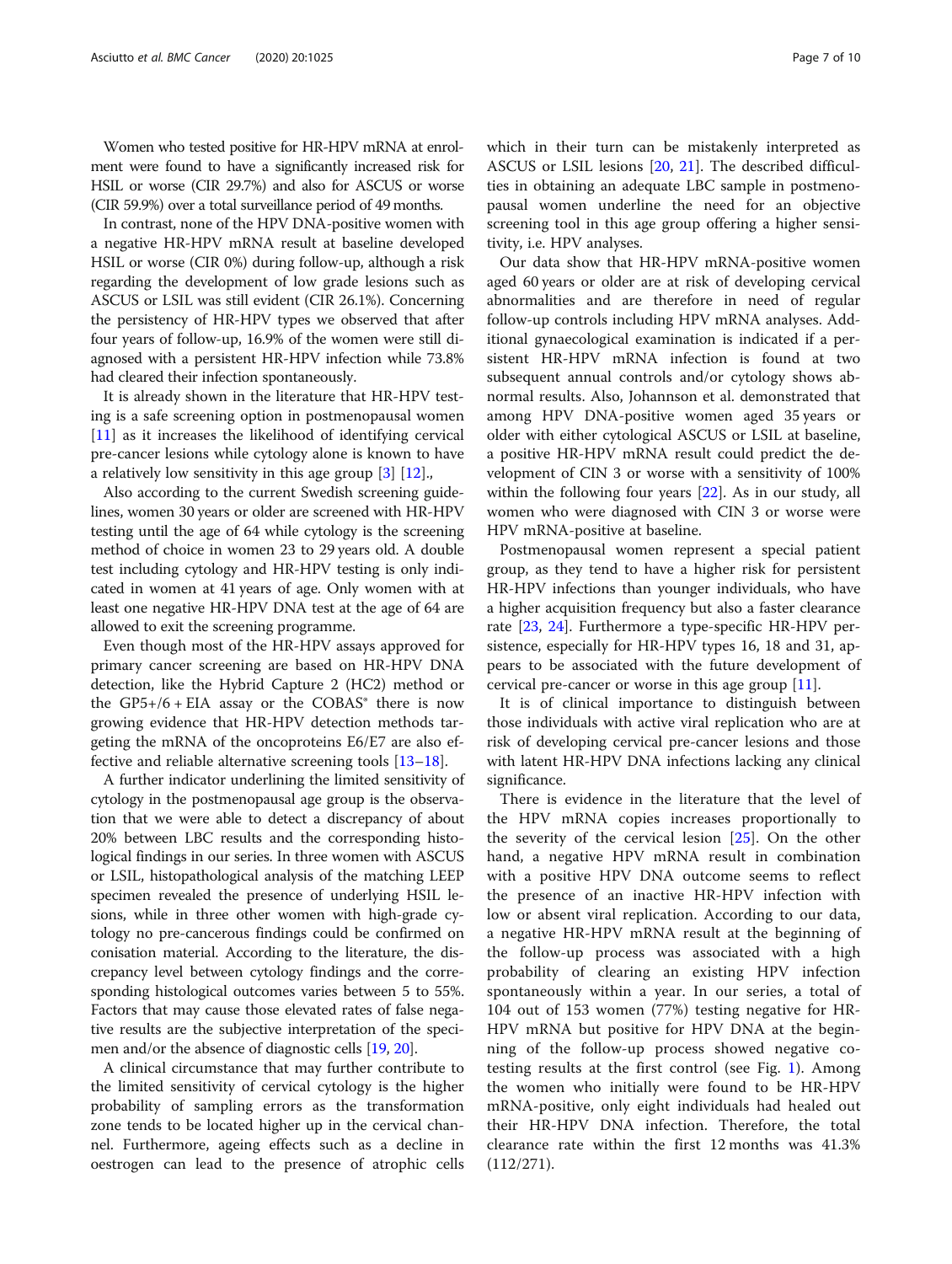<span id="page-7-0"></span>Those data are comparable to the results of other studies reporting clearance rates of about 40% in older women within an average time span of four months [[4,](#page-8-0) [11,](#page-9-0) [26](#page-9-0)]. The data of recent studies indicate that the long-term protective effect of a negative HPV mRNA result is comparable to that of a negative HPV DNA test [\[18](#page-9-0), [22](#page-9-0), [27\]](#page-9-0).

A cohort study with long-term follow-up was able to demonstrate that the five-year cumulative risk of developing CIN 3 or worse was comparable between the cohort of HPV DNA-negative and HPV mRNA-negative women [[28](#page-9-0)]. Those clinical data lead to the assumption that the implementation of four-year screening intervals is a safe strategy among HR-HPV mRNA-negative women (Fig. 4), similar to HR-HPV DNA-negative women aged 40 years or older [\[18](#page-9-0), [29](#page-9-0), [30](#page-9-0)].

Regarding the risk stratification of cytological ASCUS and LSIL lesions, it is stated in the literature that the APTIMA assay offers a higher specificity when compared to other DNA based HR-HPV detection methods [[13,](#page-9-0) [16,](#page-9-0) [31](#page-9-0)]. This is in agreement with the observation that in our series none of the 12 ASCUS lesions detected in HPV mRNA-negative women was of clinical significance. In all cases the LBC results at follow-up were classified as benign and cervical biopsy was able to confirm the presence of normal underlying tissue conditions.

Furthermore, the results of a long-term follow-up study demonstrated that a negative APTIMA co-testing result among HPV DNA-positive women with minor cytological abnormalities at baseline was associated with a high negative predictive value of 100% for CIN 3 or worse within the following four years [\[22](#page-9-0)]. Even though it seems that HPV mRNA negative women with cytological ASCUS or LSIL might be re-screened safely at

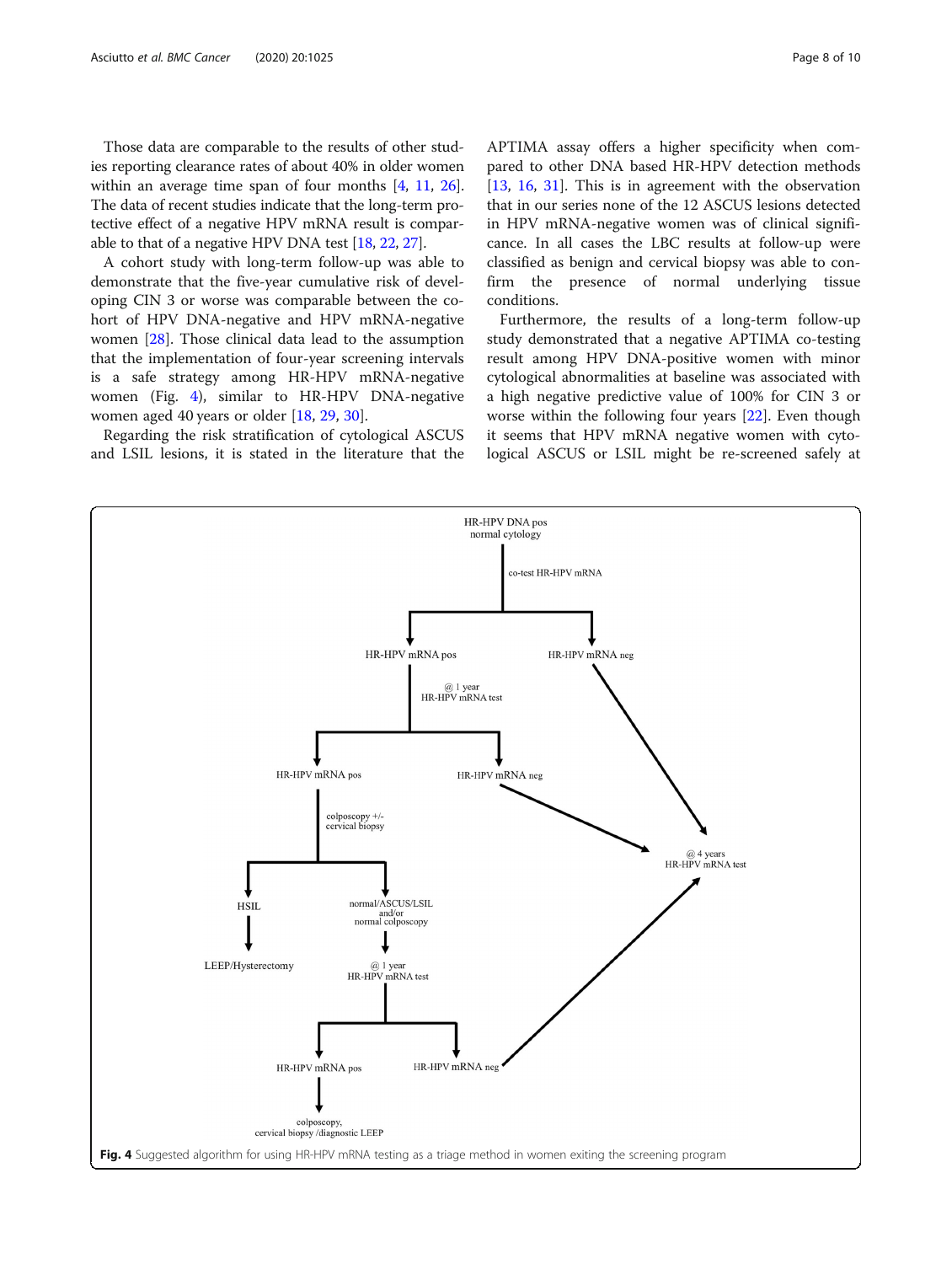<span id="page-8-0"></span>four-year intervals, further long-term studies are necessary to determine if these assumptions can also be applied to the postmenopausal patient cohort.

Regarding the distribution of the HR-HPV genotypes, we observed that HR-HPV types 16, 68A and 31 were the most frequent ones in our cohort. We observed a relatively high frequency of HPV68A infections (9.5%), which is rather unusual in younger women and not covered by the current vaccination programmes. Those data are in line with other studies showing that the HR-HPV profile in postmenopausal women to some extent differs from those encountered in younger individuals [\[32](#page-9-0), [33](#page-9-0)]. Furthermore, a study of the HR-HPV profile in postmenopausal women demonstrated that HPV31 contributed more to the development of cervical dysplasia than HPV16/18 [\[34](#page-9-0)].

# Conclusions

Our data favour the use of HPV mRNA detection as triage method in HPV DNA-positive postmenopausal women with normal cytology (Fig. [4](#page-7-0)).

Since postmenopausal women testing positive for HR-HPV mRNA and normal cytology have a substantial risk (9.3%) of developing severe cervical abnormalities we suggest that these women should be scheduled for regular, annual follow-up examinations. In the case of a persisting HR-HPV mRNA infection at two subsequent controls and/or the presence of cytological abnormalities, a cervical tissue biopsy/curettage or diagnostic LEEP specimen should be obtained, especially if the transformation zone is inaccessible for colposcopic evaluation.

On the other hand our data indicate that postmenopausal women with a negative outcome for HR-HPV mRNA are no longer in need of further follow-up for at least four years.

#### Abbreviations

ASCUS: Atypical squamous cells of undetermined significance; CIN: Cervical intraepithelial neoplasia; CIR: Cumulative incidence rate; HR-HPV: High-risk human papilloma virus; HSIL: High-grade squamous intraepithelial lesion; LBC: Liquid-based cytology; LEEP: Loop electrical excision procedure; LSIL: Low grade squamous intraepithelial lesion

#### Acknowledgments

Not Applicable.

#### Authors' contributions

All authors have read and approved the manuscript. KCA: study design, interpretation of data; manuscript drafting. OF: responsible for the HPV analyses, revising the manuscript critically. CB: study design, revising the manuscript critically.

#### Funding

Open Access funding provided by Lund University.

#### Availability of data and materials

The data of the cervical cancer screening registry are stored at the regional cancer centrum of the Skåne region (RCC Syd; [www.cancercentrum.se\)](http://www.cancercentrum.se) including also the HPV results obtained at the department of microbiology at the Lund university. For information about the data and/or access to the

raw-database contact the corresponding author Katrin Christine Asciutto ([christine.asciutto@yahoo.com](mailto:christine.asciutto@yahoo.com); postal address: Wedemhove 74, 48157 Muenster, Germany).

#### Ethics approval and consent to participate

The presented study is a register study approved by the Regional Ethical Board of the Lund University, Lund, Sweden (Reference number DNR 390:2013).

In addition to the ethical approval from the local regional ethical committee, we obtained a further consent from the regional county council (ethical department) approving the use of women's medical data from the cervical cancer screening registry for research purposes (KVB approval 070–2014). The registry is updated and administered by the regional cancer centrum of the Skåne region (RCC Syd; [www.cancercentrum.se\)](http://www.cancercentrum.se).

The aforementioned resolution allows explicitly the investigation and publication of all screening data contained in the registry including even histopathological data and HPV results. Therefore a further, individual consent was not required.

Furthermore, all women who participate in the cervical screening program have an opt-out chance to delete their personal data from the registry at any time.

#### Consent for publication

All women participating in the cervical cancer screening program are informed that their clinical data are collected in a registry and that they can be used for research purposes.

As named in the section ethical approval there exits an official consent from the regional county council allowing the investigation and publication of all screening data contained in the registry (KVB approval 070–2014).

#### Competing interests

None of the authors have declared any competing interests.

#### Author details

<sup>1</sup>Department of Obstetrics and Gynecology, Skåne University Hospital, Lund University, SE-22185 Lund, Sweden. <sup>2</sup>Department of Laboratory Medicine Region Skåne, Lund University, Lund, Sweden.

#### Received: 23 January 2020 Accepted: 6 October 2020 Published online: 23 October 2020

#### References

- 1. Wang J, Andrae B, Sundstrom K, et al. Effectiveness of cervical screening after the age of 60 years according to screening history: Nationwide cohort study in Sweden. PLoS Med. 2017;14:e1002414.
- 2. Darlin L, Borgfeldt C, Widen E, Kannisto P. Elderly women above screening age diagnosed with cervical cancer have a worse prognosis. Anticancer Res. 2014;34:5147–51.
- 3. Gyllensten U, Lindell M, Gustafsson I, Wilander E. HPV test shows low sensitivity of pap screen in older women. Lancet Oncol. 2010;11:509–10 author reply 10-1.
- 4. Hermansson RS, Olovsson M, Hoxell E, Lindstrom AK. HPV prevalence and HPV-related dysplasia in elderly women. PLoS One. 2018;13:e0189300.
- 5. Asciutto KC, Forslund O, Borgfeldt C. Prevalence of high-risk HPV in postmenopausal women with benign cervical cytology - a populationbased cohort study. Anticancer Res. 2018;38:4221–8.
- 6. Schmitt M, Bravo IG, Snijders PJ, Gissmann L, Pawlita M, Waterboer T. Beadbased multiplex genotyping of human papillomaviruses. J Clin Microbiol. 2006;44:504–12.
- Soderlund-Strand A, Carlson J, Dillner J. Modified general primer PCR system for sensitive detection of multiple types of oncogenic human papillomavirus. J Clin Microbiol. 2009;47:541–6..
- 8. Solomon D, Davey D, Kurman R, et al. The 2001 Bethesda system: terminology for reporting results of cervical cytology. JAMA. 2002;287:2114–9.
- 9. Darragh TM, Colgan TJ, Cox JT, et al. The lower Anogenital squamous terminology standardization project for HPV-associated lesions: background and consensus recommendations from the College of American Pathologists and the American Society for Colposcopy and Cervical Pathology. J Lower Genital Tract Dis. 2012;16:205–42.